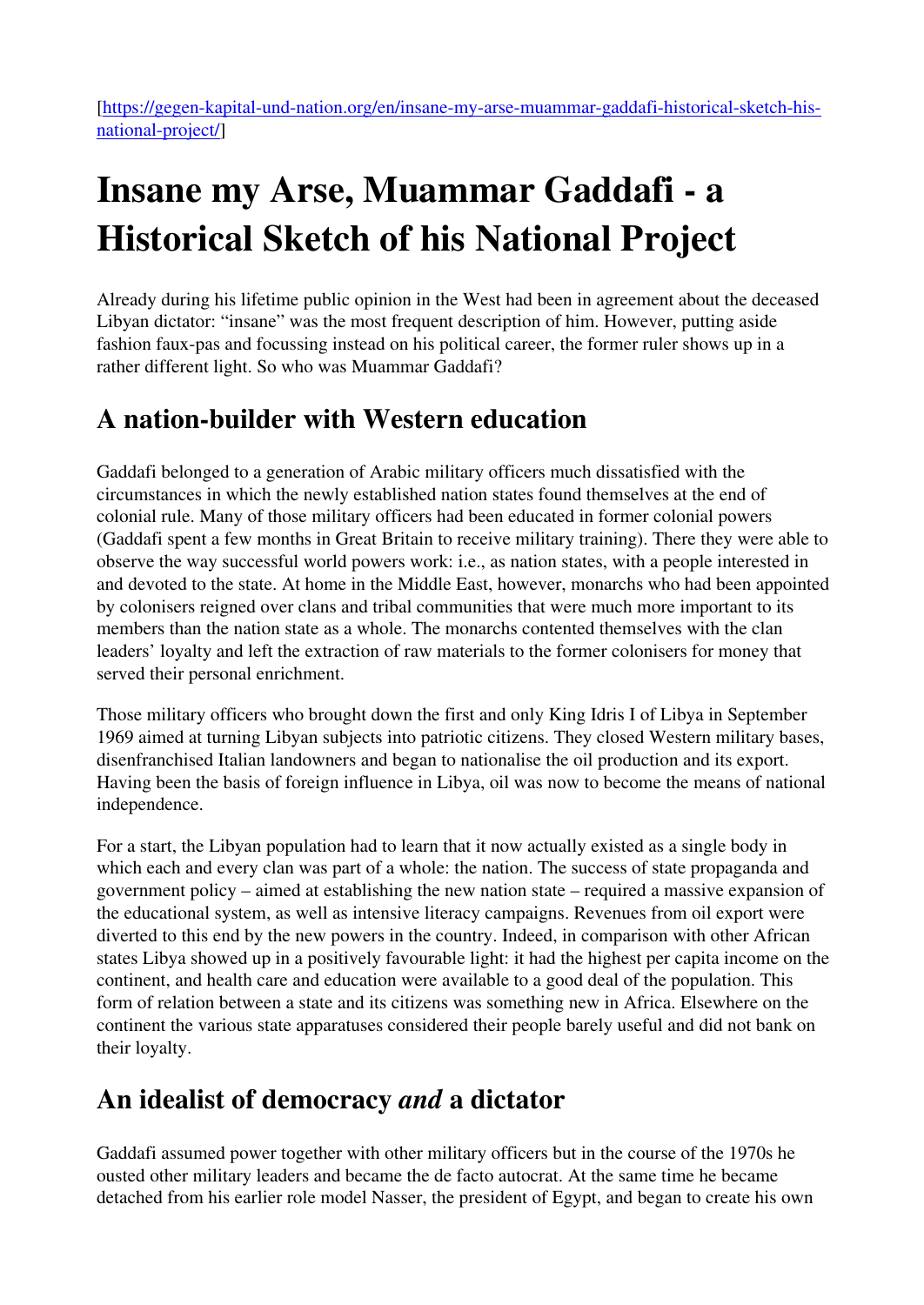"concept of socialism". This included the idea of the immediate "people's authority" which was to replace political parties (actually, there had been only one party before) and the military regime. These ideas resulted from his analysis of other forms of government: in the Colonel's opinion parliamentary democracy was a scam and he criticised parties and parliaments for manipulating the "true will of the people". The Soviet system, on the contrary, did not find his approval because of its "one-class-dictatorship".

The Libyan alternative was the Jamahiriya, the authority of the masses. A "true" democracy could only be a direct one, was the new slogan. With his pompous indictments of parliamentary representatives, and their alleged ineptitude in divining the real desires of the people, Gaddafi was able to touch the hearts of a great many left-wingers. His idea that a truly unified people would have one uniform will that a determined leadership would simply have to put into practice pointed to the Fascist aspect of the nation state in the concept of Jamahiriya.

Left and right-wing pilgrims alike enthusiastically spread the word about the unity that existed between the people and the Leader of the Revolution. In practice, political decisions were still taken by delegates. But all decisions of the "people's committees" could be quashed by the "revolutionary leadership" (i.e., by Gaddafi) and were, on top of that, subject to the close scrutiny of "revolutionary committees" comprised of loyal subjects.

Gaddafi managed to paint any kind of politics that he did not agree with as "undemocratic" similar to how the "free West" does it. As a critic of every form of representation and delegation, he claimed to perceive and channel the unified voice of the people. It was this voice that over the years was the mainstay and validation of his benevolent reign.

Despite all ideological ideas of "one people" however, political and economic conflicts of interest were continuously produced and reproduced among the Libyan population so that the state again and again felt compelled to enforce the purported interests of the people.

## A butcher of communists and a partner of the Eastern Bloc

At first, Gaddafi was rather hostile to communism and the Eastern Bloc. As late as 1971 he lent Numairi, the Sudanese dictator, a hand with eliminating one of the biggest communist parties in Africa and the Middle East the Sudanese Communist Party. However, from the late 1970s Libya and the USSR found common ground in a shared enmity towards the NATO and Israel. Since Ronald Reagan had become president of the US Gaddafi was considered a de-facto communist and named alongside Fidel Castro and Kim Il-Sung in the West.

For its foreign policy Libya was in constant need of new arms which the West refused to deliver. It thus came in handy that Libya had not only found a new buyer for its oil but also a new source for weapons: the East. Yet, Gaddafi continued to stress the independence of his "third way." While other left-wing nationalists in the Arab world were from time to time in cahoots with communist parties in order to please Moscow, the author of the "Third Universal Theory" made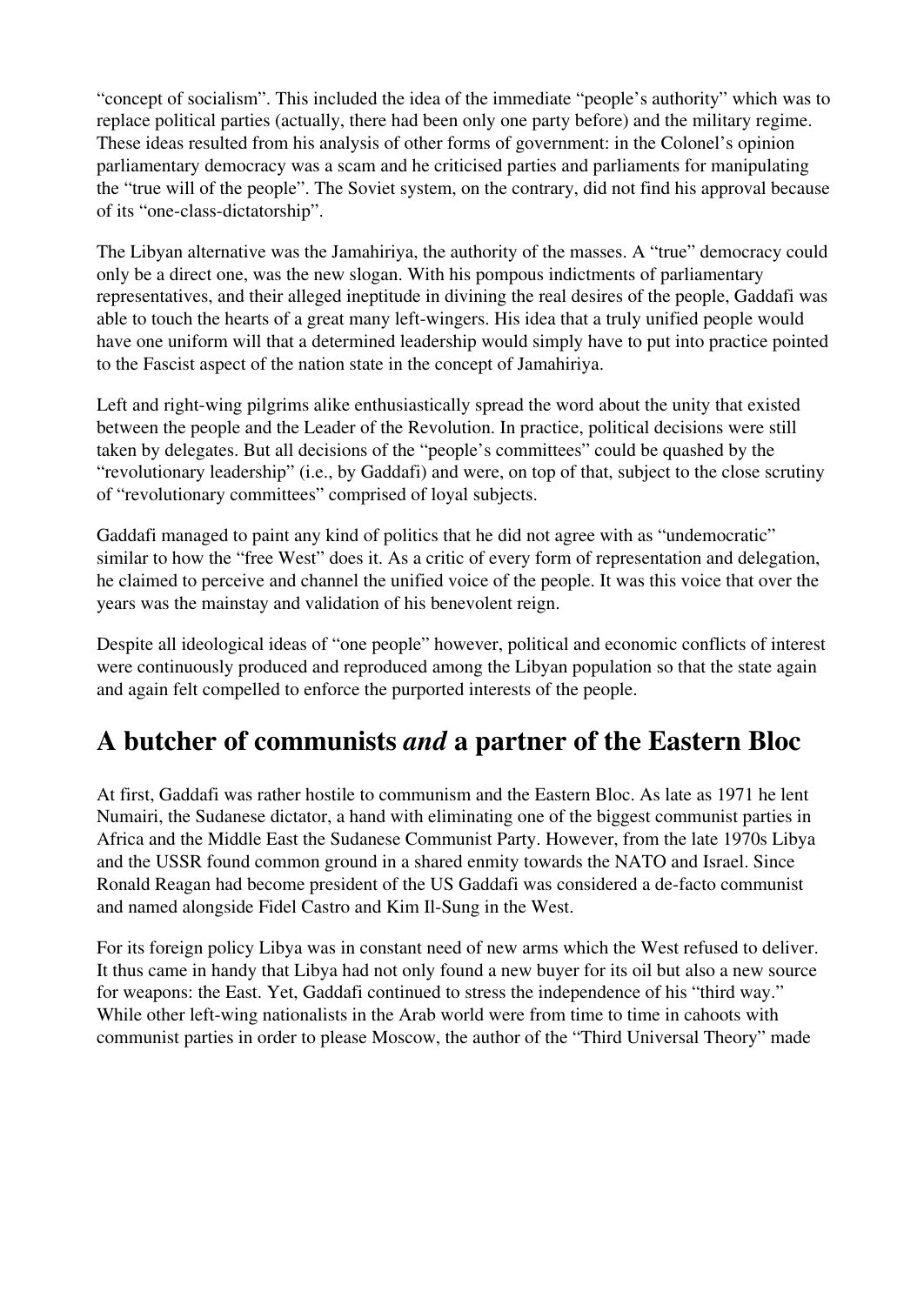sure no communist activities whatsoever could unfold. Libya banned Marx' works and the USSR in turn prohibited every attempt to distribute the "Green Book" by the Leader of the Revolution.

### An anti-imperialist and a partner of the West

Although Libya constantly emphasised its independence, business was flourishing with the West. As early as 1980 the American-Libyan trade volume reached its peak. Libya's weapons which were bought in bulk from the Eastern Bloc protected it from possible potentially military interventions by its capitalist trading partners. At the same time Gaddafi had to compromise from the very beginning: e.g., expropriated western companies wanted to be compensated; and the close-down of the western military bases happened only because it was guaranteed that no Soviet military bases would come to be established in Libya. This indicates the constant contradiction intrinsic to Gaddafi's national project, which depended on high oil prices and demand in precisely those countries from which Libya wanted to become independent.

This does not mean, however, that the Libyan state did not take its anti-imperialist ambitions seriously. The initial problem had been that the main Western powers albeit from outside of an explicitly colonialist structure were now pulling the strings more than ever on the African continent, and this problem remained. Furthermore, although Libya was now a nation state, internationally it was a rather insignificant one. Yet Colonel Gaddafi had at least learned that this need not go unchallenged and, as such, he quickly adopted an eager interventionist policy, much after the manner of the greater world powers in the West and USSR. Regardless of whether he attempted to unite all Arabs, Muslims or African people under the Libyan roof; whether he supported Palestine factions, African dictators or British Trotskyists sometimes more, sometimes less generously; never did he loose sight of his aim to behave just like those heads of state that were his opponents. Gaddafi's anti-imperialism was an attempt to imitate the foreign politics of his partners as well as of his opponents.

In the 1980s the USA, and later their allies, took revenge by establishing economic embargoes and conducting air strikes. Support for Gaddafi from the Eastern Bloc soon vanished, therefore he had to realign. At first he changed his image from being a terrorist supporter to becoming a peacemaker. Hence, sometimes Western hostages in Islamic countries were freed by means of Libyan mediation, sometimes Gaddafi instigated an African Union (AU) action that very reasonably took care of observing conflicts on the continent and which was, hence, useful to the West.

From 2003 at the latest, the experiments of a socialist welfare state were put to an end for good and the establishment of the "people's capitalism" was announced. What followed was a tsunami of privatisation in Libya. But the leader of the Mediterranean state also came to fulfil a quite important role for the EU: becoming something of a turn-key dignitary, Gaddafi began to intercept African refugees before their Mediterranean voyage and to have them interned in camps. Moreover, post-9/11 the West was much more concerned with Islamism and Libya in turn was in such need of foreign capital that agreements were reached without problems.

The former "bad guy" had barely been rehabilitated before the "Arab spring" began, and Gaddafi, for whom surrender was not an option, was promptly dropped by his recently acquired friends. However much the media might romanticise peaceful revolutions in the region, Gaddafi demonstrated that protests in the street however many people can be perfectly incapable of showing or allowing the state to see the logic of giving in. Gaddafi made use of those means foreseen by every state in the event of massive functional disruption: state of emergency decrees